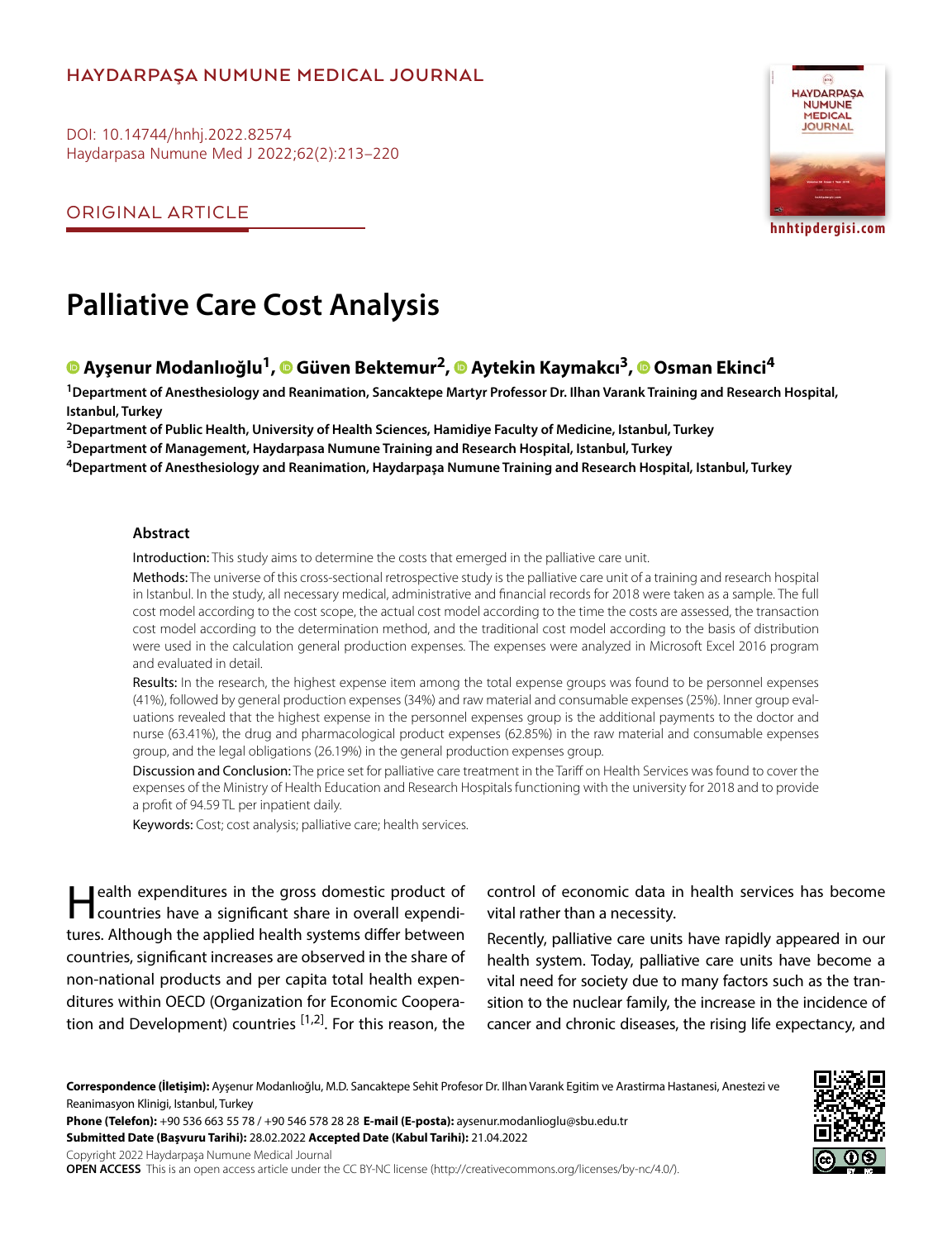the isolation of death from the society  $^{[3]}$ . In the face of irreversible disease, patients and their relatives need to accept their current situation, be guided, trained on the disease, and provide material-spiritual psychological-social support <sup>[4,5]</sup>.

The number of these units is estimated to increase in the near future <sup>[6,7]</sup>. From this point of view, in this study, it is aimed to contribute to the relevant stakeholders in the planning and management of these units by calculating the costs of the palliative care service to ensure the effective use of public resources.

# **Materials and Methods**

# **Universe and Sampling**

The universe of this research is the Palliative Care Unit of a 709-bed Training and Research Hospital affiliated with the Ministry of Health, located in Istanbul, and functioning together with the University of Health Sciences. In the study, all necessary medical, administrative and financial records for 2018 were taken as the sampling.

## **Research Methods and Data Collection Tools**

This study is a cross-sectional retrospective data analysis study. In obtaining the data; the hospital's revolving fund, salary trustee, stock management, expense accrual, sterilization, office supply, waste management, technical service, statistics units, and the data of the Administrative and Financial Affairs Directorate were applied, whereas Material Resource Management System (MRMS), Hospital Information Management System (HIMS), Uniform Accounting System records were examined in detail as data processing, and opinions were obtained from the activity center managers and experts when necessary.

In the study, the 7/B option used in the Uniform Accounting System was applied for grouping palliative care expenses. Expenses were grouped under 3 main items as personnel expenses, raw material and consumables (RMC) expenses, and general production expenses (GPE). In the calculation, the directly attributable costs of each group were loaded into the related expense type, and distribution keys were used for the non-attributable costs.

In the study, personnel salaries paid from the general budget (doctor, nurse, etc.) were not included in the cost calculation, unlike private health enterprises, since they did not affect the income-expenditure balance of the hospital. The full cost model according to the cost scope, the actual cost model according to the time the costs are assessed, the transaction cost model according to the determination

method, and the traditional cost model according to the basis of distribution are used in the general production expenses, whereas all costs are calculated including VAT.

## **Data Analysis**

All data are shown in detail with tables and analyses formed after being analyzed in Microsoft Excel 2016 program.

### **Findings**

The statistical data of the sampled hospital for 2018 are as follows (Table 1);

# **A. Palliative care expenses**

The expenses of the palliative care unit are grouped into 3 main sections as personnel expenses, RMC, and GPE, and the cost items are presented in Table 2.

#### **Personnel Expenses**

The evaluation revealed that the personnel expenses group consists of direct, indirect, and shift personnel payments. It was determined that a total of 599,255,36 TL was paid from the hospital revolving fund as fixed additional payment (270.183.82) and performance-based additional payment (329.071.54) from the direct personnel payments. 171.452.48 TL of the personnel expenses were made for the shift payments. It was determined that staff not directly contributing to the delivery of health services, the data entry and support services personnel, were under the indirect personnel item and it constitutes a total expense of 174.267.55 TL.

# **Raw Material and Consumables**

These expense items consist of medicine and pharmacological product expenses, medical consumable expenses, laboratory and imaging expenses, and medical gas expenses.

#### **Table 1.** General statistical data 2018

| <b>General Information</b>                    | <b>Hospital</b>      | <b>Palliative Care</b> |
|-----------------------------------------------|----------------------|------------------------|
| Usage Area                                    | $85.935 \text{ m}^2$ | 850 $m2$               |
| Number of Employed Personnel                  | 1590                 | 27                     |
| <b>Inpatient Bed Availability</b>             | 709                  | 20                     |
| <b>Annual Hospital Occupancy</b>              | %71.01               | %90.37                 |
| <b>Annual Number of Inpatients</b>            | 46.424               | 575                    |
| Annual Number of Inpatient Day                | 183.648              | 6.507                  |
| Average Number of Inpatient<br>Days per Month | 15.304               | 542                    |
| <b>Bed Turnover Rate</b>                      | 5.4                  | 2.39                   |
|                                               |                      |                        |

m<sup>2</sup>: Square meter; %: Percentage.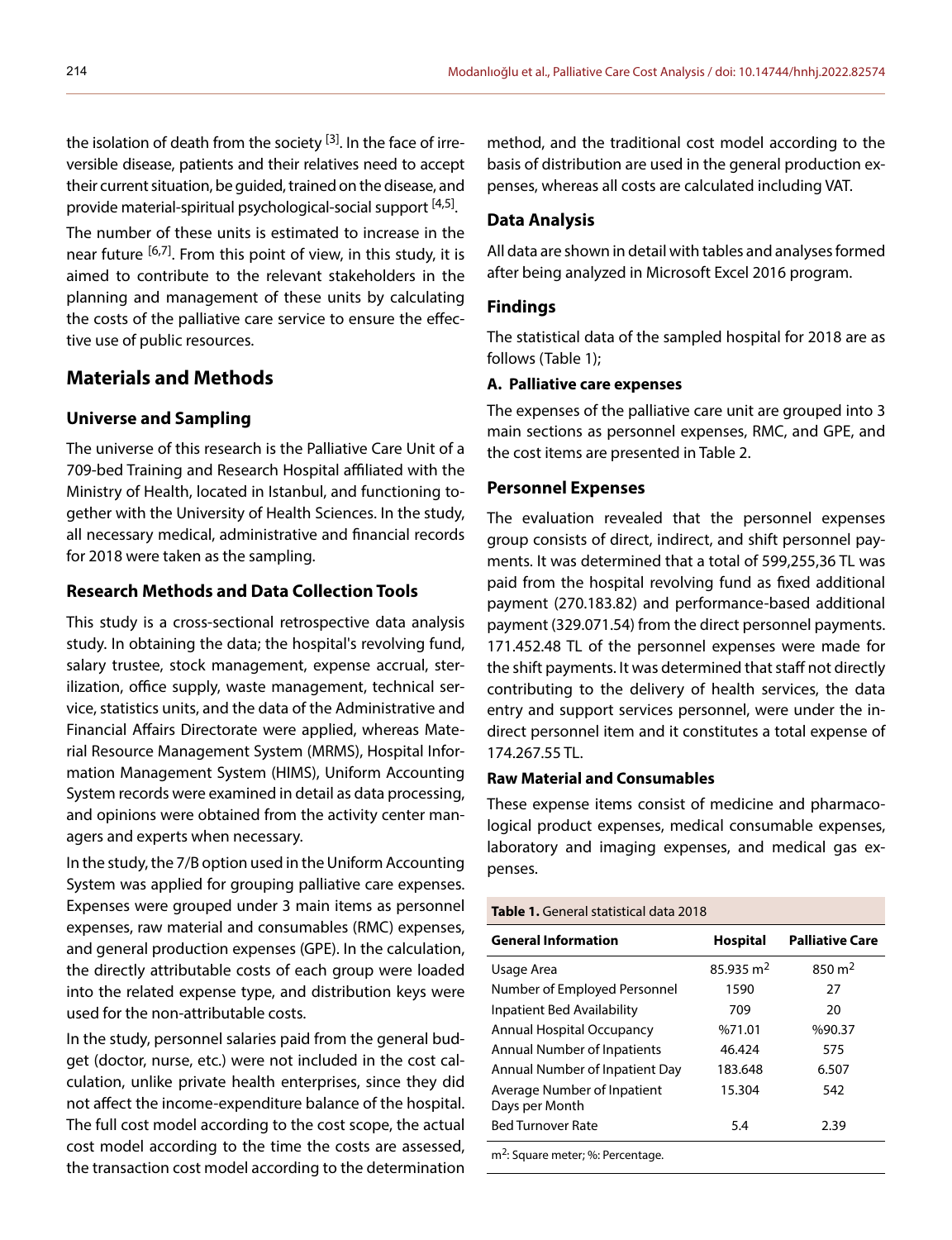|                                           | <b>TYPES OF EXPENSES</b>                                      | <b>Annual Total</b> | % Ratio within<br>the Group | % Ratio in Types of<br><b>Total Expenses</b> |                         |
|-------------------------------------------|---------------------------------------------------------------|---------------------|-----------------------------|----------------------------------------------|-------------------------|
| Personnel Expenses                        | <b>Additional Payments</b>                                    | 599.255,36          | 63,41                       | 25,91                                        | 944.975,39              |
|                                           | <b>Shift Payments</b>                                         | 171.452,48          | 18,14                       | 7,41                                         | (%41)                   |
|                                           | <b>Indirect Personnel Expenses</b>                            | 174.267,55          | 18,44                       | 7,54                                         |                         |
| Raw Material and<br>Consumable Expenses   | Medicine and pharmacological<br>product expenses              | 367.684,37          | 62,85                       | 15,90                                        | 584.998,36<br>(% 25,91) |
|                                           | <b>Medical Consumables Expenses</b>                           | 55.934,28           | 9,56                        | 2,42                                         |                         |
|                                           | Laboratory and Imaging Expenses                               | 122.262,89          | 20,90                       | 5,29                                         |                         |
| <b>General Production</b>                 | <b>Medical Gas Expenses</b>                                   | 39.116,82           | 6,69                        | 1,69                                         | 782.695,97              |
| Expenses                                  | Food Expenses                                                 | 76.381,25           | 9,76                        | 3,30                                         | (%34)                   |
|                                           | <b>Electricity Expenses</b>                                   | 44.652,56           | 5,70                        | 1,93                                         |                         |
|                                           | <b>Water Expenses</b>                                         | 17.177,19           | 2,19                        | 0,74                                         |                         |
|                                           | Natural Gas Expenses                                          | 43.279,64           | 5,53                        | 1,87                                         |                         |
|                                           | Medicine and Hazardous Waste Expenses                         | 9.946,80            | 1,27                        | 0,43                                         |                         |
|                                           | <b>Building Maintenance-Repairment Expenses</b>               | 7.257,04            | 0,93                        | 0,31                                         |                         |
|                                           | Machinery and Medical Equipment<br><b>Repairment Expenses</b> | 161.652,33          | 20,65                       | 6,99                                         |                         |
|                                           | <b>Sterilization Expenses</b>                                 | 39.868,32           | 5,09                        | 1,72                                         |                         |
|                                           | <b>Office Stationery Expenses</b>                             | 1.164,05            | 0,15                        | 0,05                                         |                         |
|                                           | <b>Cleaning Expenses</b>                                      | 12.197,50           | 1,56                        | 0,53                                         |                         |
|                                           | <b>Laundry Expenses</b>                                       | 78.192,00           | 9,99                        | 3,38                                         |                         |
|                                           | <b>Computer Maintenance- Repairment Expenses</b>              | 683,10              | 0,09                        | 0,03                                         |                         |
|                                           | Hospital Information Management System<br>Expenses            | 474,87              | 0,06                        | 0,02                                         |                         |
|                                           | <b>Fixture Depreciation Expenses</b>                          | 55.540,96           | 7,10                        | 2,40                                         |                         |
|                                           | <b>Communication Expenses</b>                                 | 1.152,09            | 0,15                        | 0,05                                         |                         |
|                                           | Legal Obligations                                             | 204.966,00          | 26,19                       | 8,86                                         |                         |
|                                           | <b>Management Services Expenses</b>                           | 28.110,27           | 3,59                        | 1,22                                         |                         |
| Palliative Care Annual Total Expenditures |                                                               | 2.312 669,72 TL     |                             |                                              |                         |

#### **Table 2.** Palliative care cost table

%: Percentage.

• Medicine and pharmacological product expenses

Data on medicine and pharmacological product expenses were obtained from MRMS and HIMS records via the pharmacy unit. According to the findings, it was determined that the annual cost of medical and pharmacological products for the palliative care unit was 367 684.37 TL.

• Medical consumable expenses

In the cost determination of such expenses, the costs of the materials checked out of the consumable store for the palliative care unit were obtained from the HIMS and stock management unit of the sampled hospital. As a result of the calculation, the annual medical consumable expense of the palliative care unit is 55 934.28 TL.

• Laboratory and imaging expenses

Difficulties in accessing patient-specific data on laboratory and imaging expenses led to the use of the ratio formula in the cost calculation. According to the findings obtained, the ratio of the annual total laboratory and imaging expenses of the hospital to the income was calculated and the ratio was applied to the annual total laboratory and imaging income of the palliative care. The calculation revealed that the ratio of the hospital's total laboratory income to laboratory expenses was 73.72%, and the ratio of imaging income to imaging expenses was 41.94%. Adapting these ratios to palliative care total laboratory and imaging incomes it was calculated that

Annual palliative care laboratory expense was 153,515.86 \*  $0.7372 = 113,171.89$  TL

Annual palliative care imaging expense was 21,676.20 \* 0.4194 = 9,091.00 TL. The total cost of palliative care laboratory and imaging was found to be 122,262.89 TL.

• Medical gas expenses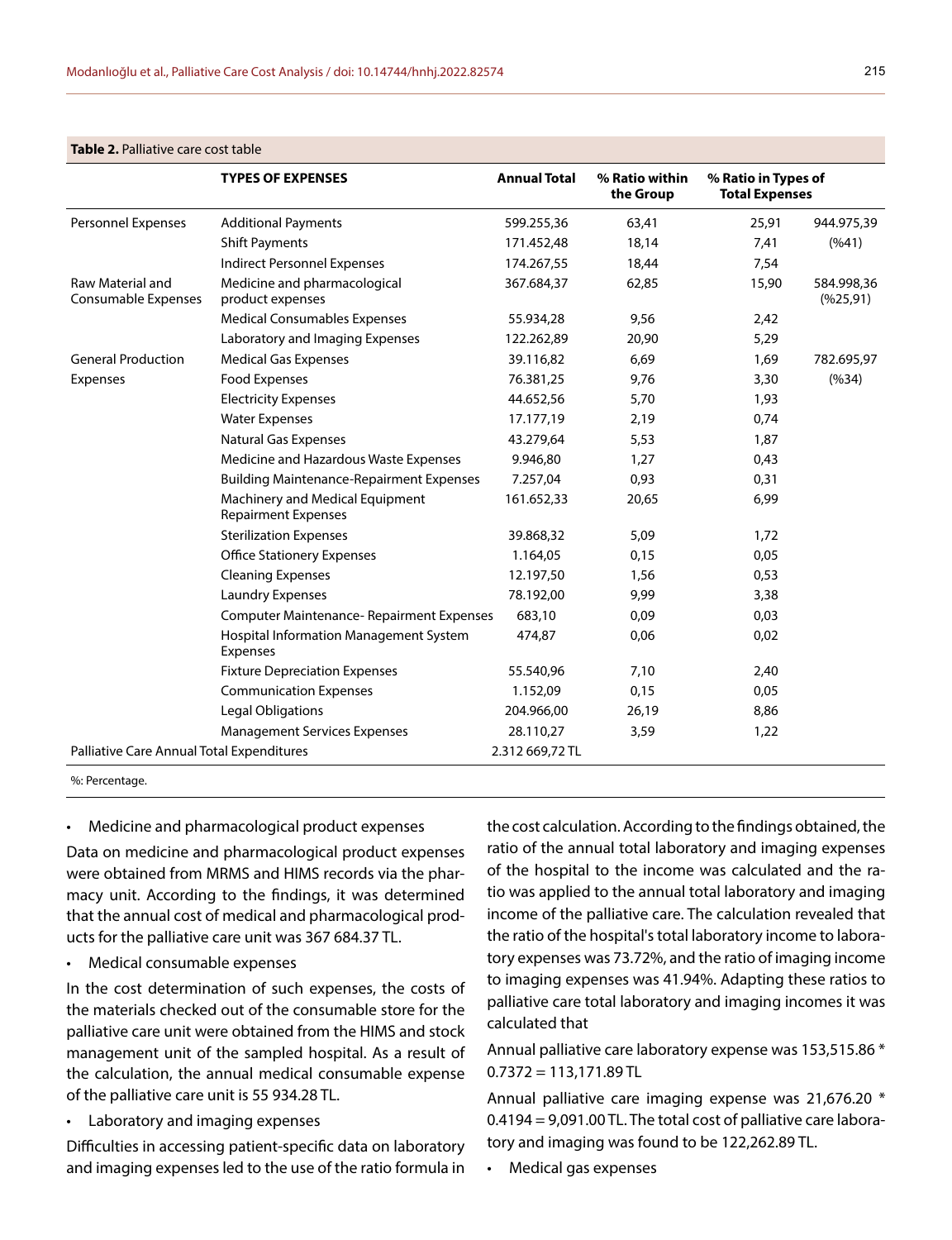It was informed that only oxygen was consumed as a medical gas in the palliative care unit. Expert opinions and patient instructions were taken into account to obtain information about the oxygen consumption of the patients. Accordingly, the annual cost of palliative care oxygen was determined to be 39,116,82 TL. In the evaluation regarding the raw material and consumable expenses, the total cost was observed to be 584,998.36 TL, and the highest cost item was the medicine and pharmacological product expenses with 367,684.37 TL.

# **General Production Expenses**

• Food expenses

According to the service purchase contract agreed upon by the hospital, the procurement price for the relevant year was determined as 1.25 TL for breakfast, and 3.55 TL for lunch and dinner. It was observed that the food expenses arose from service providers and patient companions. The calculation of food expenses was based on the annual inpatient days and the cost of palliative care meals annually was observed to be 76,381.25 TL.

• Medical and hazardous waste expenses

According to the data provided by the waste management unit of the hospital, an average of 20 kilograms of medical waste and 5 kilograms of hazardous waste were found to be produced per day from palliative care. The cost of medical waste was found to be 1.005 TL per kilogram and 1.506 TL for hazardous waste.

• Sterilization expenses

An average of 20 clamps per month and an average of 3 gauze pads per day for each patient were found to be sterilized by the sterilization unit. The sterilization cost was 1,598 TL for a clamp and 1,828 TL for a pack of gauze pads. In the calculation, it was determined that the annual total sterilization cost was 39,868.32 TL.

• Office Stationery Expenses

According to the data obtained from the stock management unit, the annual cost of office stationery requested from palliative care was 1,164,05 TL.

• Laundry Expenses

In the one-month follow-up, an average of 120 kg of laundry was observed to come out from the palliative care unit per day. According to the information received from the Administrative and Financial Affairs Directorate of the hospital, the one kilogram of laundry was costed 1.81 TL. The annual cost of the palliative care laundry was calculated as 78,192,00 TL.

• Fixture depreciation expenses

The depreciation rates were determined according to the General Communiqué of the Tax Procedure Law No. 333 of the Turkish Revenue Administration in the study and the fixtures whose acquisition year was 2019 and which have fulfilled their economic life were excluded from the study (Tax Procedure Law General Communiqué, 2004) [8]. The calculation revealed that the highest depreciation expense was for medical monitors and respiratory ventilators, and the annual depreciation cost of palliative care was 55,540.96 TL.

• Legal obligations

The daily fee (450,00 TL) paid in the public price tariff for palliative care treatment constitutes the income of the palliative care unit. For this reason, the annual income of the unit was concluded by multiplying the number of inpatient days in the annual palliative care with the determined price. In the calculation, the annual total income was found to be 2.928.150.00 TL and 7% of this (204.966.00 TL) was paid as a legal obligation in line with the legal regulations.

• Management Services Expenses

The annual management services expenses of the hospital were 2,383,709.95 TL. In determining the financial burden of the palliative unit within the administrative service expenses, 3 main expense categories were created as inpatient services, outpatient services, and emergency services, considering all service areas of the hospital. Palliative care was evaluated in the inpatient treatment group. In the cost calculation, the total cost was divided into these three service groups. As a result of calculation for the share of inpatient services via the number of inpatient days distribution key, the palliative care unit was found to receive a share of 28,110.27 TL annually of the management services expenses.

## **Other general production expenses**

The share of these sorts of expenses under palliative care was calculated over the total cost of the hospital using appropriate distribution keys (Table 3).

## **Palliative Care expense distribution**

In the research, the highest expense item among the total expense groups was found to be personnel expenses with 41%, followed by GPE (34%) and RMC (25%). Among all expense types, the highest expense categories were additional payments to personnel (25.91%), medicine and pharmacological product expenses (15.90%), legal obligations (8.86%), and indirect personnel expenses (7.54%), and shifting payments (7.41%), respectively.

Evaluating the expenses separately under their category,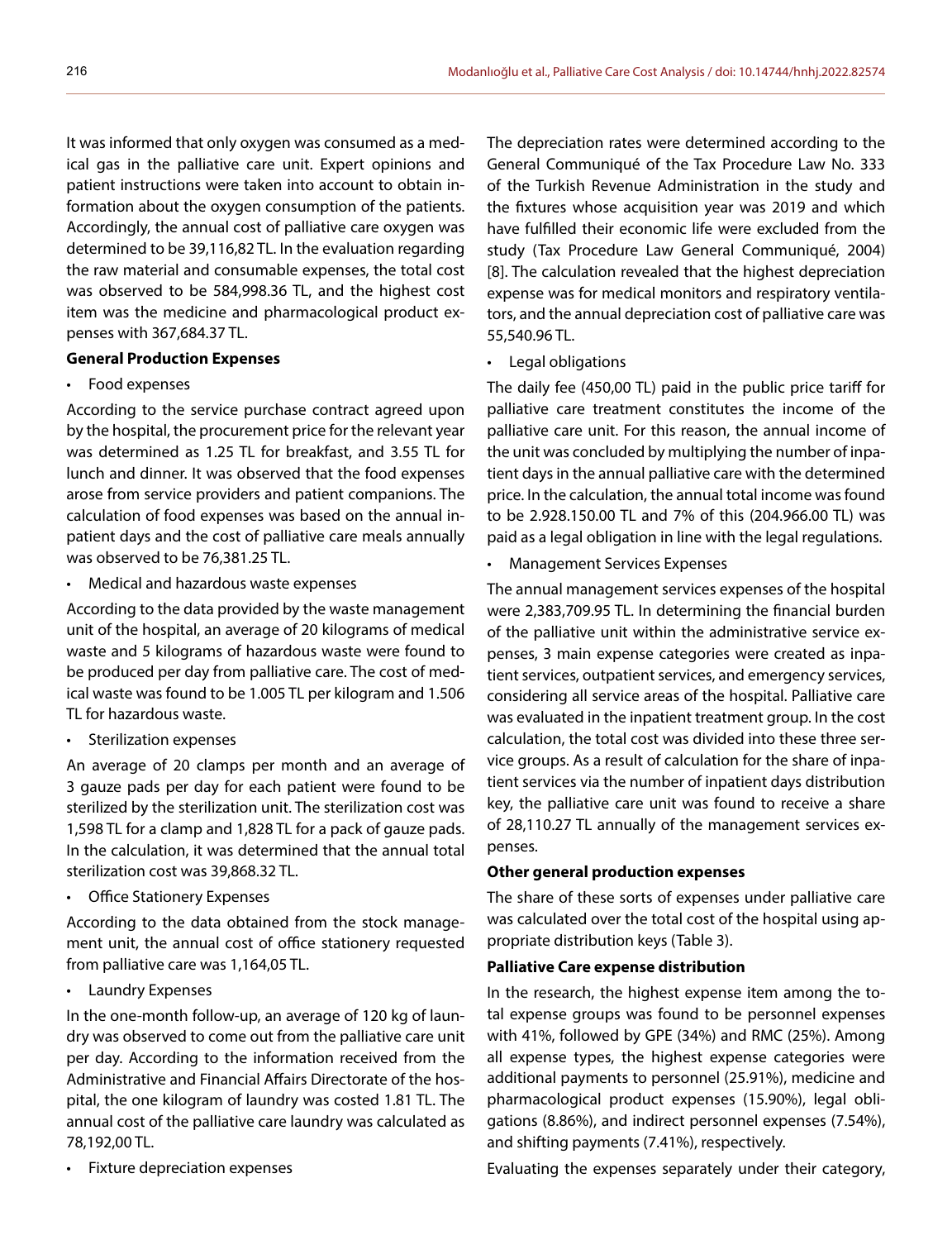| <b>Table 3.</b> Palliative care other general production expenses |                          |                                                     |                                                            |  |  |  |  |
|-------------------------------------------------------------------|--------------------------|-----------------------------------------------------|------------------------------------------------------------|--|--|--|--|
| <b>Type of Expense</b>                                            | <b>Distribution Key</b>  | <b>Hospital Annual</b><br><b>Total Expenditures</b> | <b>Palliative Care Annual</b><br><b>Total Expenditures</b> |  |  |  |  |
| <b>Electricity Expenses</b>                                       | m <sup>2</sup>           | 4.514.380,00                                        | 44.652,56                                                  |  |  |  |  |
| <b>Water Expenses</b>                                             | m <sup>2</sup>           | 1.737.467.00                                        | 17.177,19                                                  |  |  |  |  |
| Natural Gas Expenses                                              | m <sup>2</sup>           | 4.375.572,00                                        | 43.279,64                                                  |  |  |  |  |
| <b>Building Maintenance-Repairment Expenses</b>                   | m <sup>2</sup>           | 733.692,46                                          | 7.257,04                                                   |  |  |  |  |
| Machinery and                                                     |                          |                                                     |                                                            |  |  |  |  |
| <b>Medical Equipment</b>                                          | Number of Inpatient Day  | 4.983.459,25                                        | 161.652,33                                                 |  |  |  |  |
| <b>Cleaning Expenses</b>                                          | m <sup>2</sup>           | 1.233.512,21                                        | 12.197,50                                                  |  |  |  |  |
| <b>Computer Maintenance- Repairment Expenses</b>                  | Number of Computers      | 78.253,11                                           | 683,10                                                     |  |  |  |  |
| <b>Hospital Information Management System Expenses</b>            | Number of Computers      | 54.500,00                                           | 474,87                                                     |  |  |  |  |
| <b>Communication Expenses</b>                                     | <b>Personnel Numbers</b> | 67.860,00                                           | 1.152,09                                                   |  |  |  |  |
| $m2$ : Square meters.                                             |                          |                                                     |                                                            |  |  |  |  |

the highest expenses (63.41%) were found to be the additional payments (63.41%) in personal expenses, medicine, and pharmacological products (62.85%) in RMC, and the legal obligations (26.19%) in GPE.

The daily expense for the inpatient palliative care was obtained by dividing the total annual expense for palliative care (2,312 669.72 TL) by the total annual inpatient days (6.507). As a result of the calculation, the daily cost of palliative care was found to be 355.41 TL.

#### **B. Palliative care incomes**

According to the data obtained from the income accrual unit, the payments delivered by the Social Security Institution (SSI) for the 2018 inpatient palliative care unit were 450.00 TL per day, constituting the sole income source of this unit. The annual income of the unit was found to be 2.928.150.00 TL by multiplying the total number of days for palliative care patients (6.507) and the fee paid over the public price tariff (450 TL).

#### **Palliative care income-expense relationship**

At the final stage, it was observed that the hospital made a profit of 94.59 TL per day of inpatient treatment, which was calculated by deducting the cost per day (355.41 TL) from the price paid per day (450.00 TL) determined in the 2018 Tariff on Health Services (THS). The hospital was found to profit annually from the palliative care unit of 6.507 \* 94.59  $= 615.497.13$  TL.

# **Discussion**

In addition to the existing reasons such as the high level of expertise required for healthcare delivery, the dependence on rapidly developing technology, the increase in chronic diseases and in the aging population, demand-induced

supply, the changes in the global foreign exchange rate causes the prolongation of indebtedness and an increase of the financial burden of the state hospitals. In many studies, it is emphasized that the payments delivered to the cases according to THS by the SSI, which is the main reimbursement institution in our country, do not reflect the costs, and that the prices of the THS should be updated by taking into account the cost analysis, and separate policies should be established for education, research and university hospitals with higher costs [9-11].

The reimbursement amount to be paid for palliative care treatment in THS for 2018 was fixed to 450.00 TL per patient daily in exchange for the operation score, and no changes have been made in the public price tariffs dated 08.01.2020. In our study, the institution was found to have a palliative care expense of 355.41 TL per inpatient treatment daily and a profit of 94.59 TL per daily patient.

The literature review revealed that the publications at the national level on palliative care expenses were quite limited, while international publications were more significant.

Reviewing the international publications, it has been observed that palliative care practices have a positive effect on health expenses in line with our study. Studies have shown that palliative care reduces the number of admissions to the emergency service visits and length of stay in the intensive care unit, which saves resources and reduces costs by 45%. On the other hand, some other studies have shown that these units not only reduce the expenses but also have benefits for cost-effectiveness [12-17].

Examining the national publications, it was observed in a recent thesis questioning palliative care cost analysis, unlike this study, the price paid in THS did not cover the costs with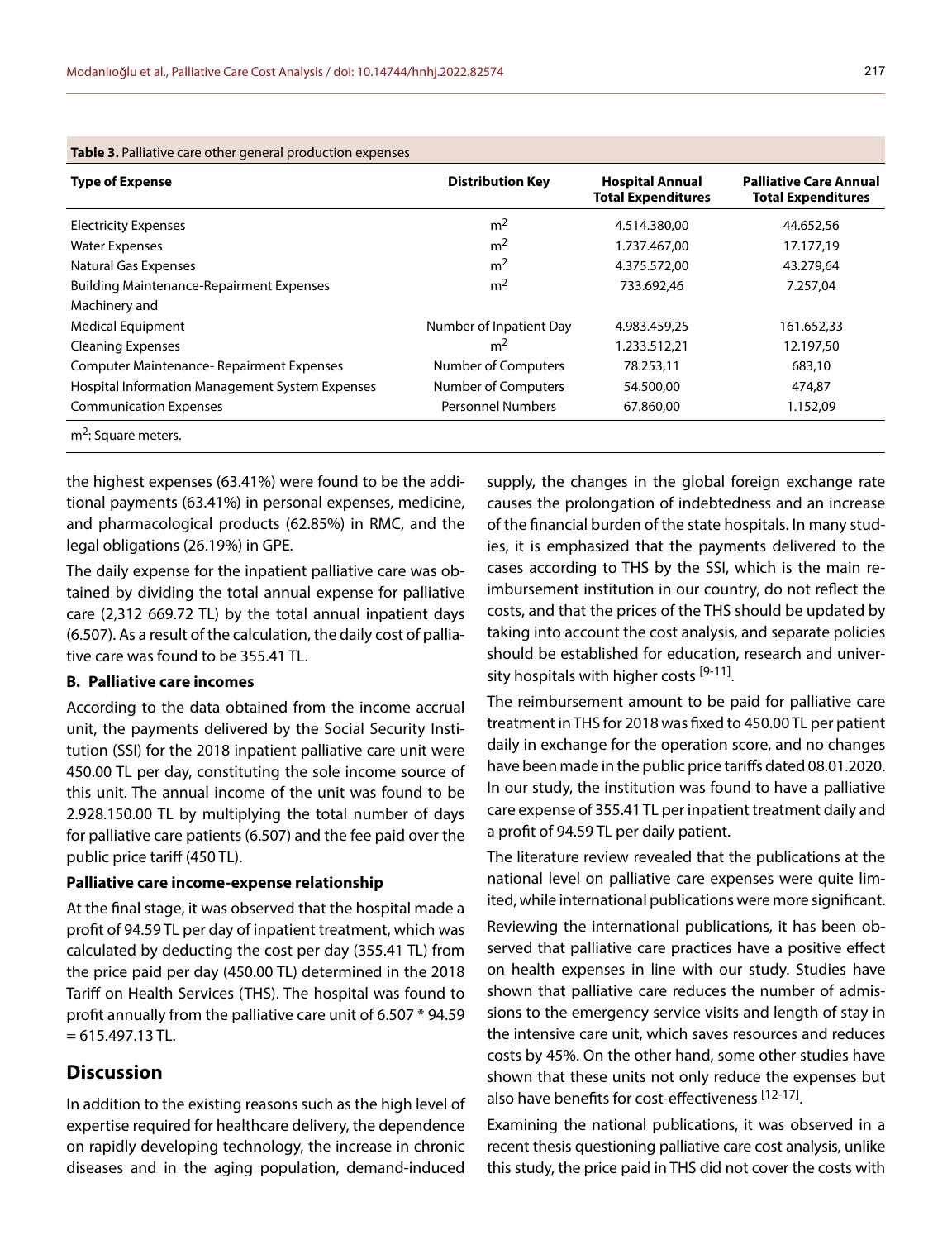a daily loss of 54.19 TL <sup>[18]</sup>. The fact that the laboratory and imaging, medical gas use, building maintenance-repair, sterilization, and management services share were not included in the expenses and that the personnel salaries from the general budget, apart from additional payments, were not included in the income item by being included in the study as a high type of expenditure may explain such a result.

In the light of our findings, the highest expense item among the total expense groups in our study was found to be personnel expenses (41%), followed by GPE (34%) and RMC (25%).

It has been observed in some studies in the literature that in public hospitals, personnel salaries from the central budget are directly processed in the expense item, however, it was found that in the income item only THS payments were taken as a basis, and the general budget salary income processed in the expenditure was not articulated to the income. In order not to make the same mistake and to obtain a more accurate result, personnel salaries from the central budget are not presented in the income and expense items in this study. Despite this, the highest expense category among all-expense groups in the study was still the personnel expenses with 41%. Additional payments constitute the highest expense item in the personnel expenses category. While additional payments were 63.41% in personnel expenses, it ranked first with 25.91% in all expense items. In the unit cost analysis studies, the highest cost item in our study was found to consist of personnel expenses. In the study conducted by Bektemür<sup>[19]</sup> in which the revolving fund budget expenditures of the hospitals affiliated with Istanbul Beyoğlu Public Hospitals Association between 2012 and 2013 were evaluated and personnel salaries from the general budget were excluded, it was found that the personnel expenses constitute the highest cost item with a rate of 40-42%, a result which is quite compatible with our study. Similarly, in the emergency department unit cost analysis study conducted by Topak<sup>[20]</sup>, an average rate of 48.11% was reported between 2014 and 2017, whereas Aslantas et al.<sup>[21]</sup> showed a personnel expense rate of % 49 in their study to determine the patient costs in the IVF unit [20, 21]. There are also studies in the literature review showing that personnel costs are higher. In the study conducted by Bülüç and Ağırbaş <sup>[22]</sup> in a group B hospital, personnel expenses were ranked first with 57.32%, and in the study conducted by Kısakürek [23], it ranked first with 52%. Compared to these studies, the low rate of personnel expenses in our study can be explained by the fact that the salaries paid from the general budget are not included in the cost.

In our study, GPE ranks second among the expense groups with 34%. It was seen in the literature that GPE ranked second or third among all-expense groups, a result that is consistent with our findings. In a study conducted in a private hospital by Sonsuz [24], GPE was 32.78% whereas Ağırbaş et al.  $[25]$  found it in the second place with 23.5% in the study conducted in a tertiary hospital. The reason for the higher GPE rate in our study compared to other studies may be that the main building of the hospital is a hundred-year-old historical building, and for this reason, the heating, lighting, maintenance, and repair costs are high, and that the hospital building has multiple annexes.

7% of the accrual revenues obtained in the hospitals affiliated with the Ministry of Health were allocated to the deductions stipulated by the laws (SSCPI share, Central share, Treasury share). These deductions, which are included in the GPE group, ranked first in this group with 26.19% and third with 8.86% in all types of expenses in our study.

Machinery equipment and medical device repair expenses were observed to be the second-highest cost item in the general production expenses (GPE) with 20.65%, and the fifth in all-expense types with 6.99%. In the literature review of unit cost analysis studies, the cost arising from the repair of machinery, equipment, and medical devices was loaded to the relevant units due to the use of the staggered distribution method, which is one of the GPE costs distribution methods, in many studies. units and its share in total expenses have not been clearly shown. However, this rate was found to be slightly lower in studies that could be shown compared to our study. For example, while Karaca<sup>[26]</sup> found this rate as 1.06% in the cost analysis study he conducted in inpatient treatment institutions, it was found as 4.90% in the study conducted by Ataç  $[27]$ . In our study, since the unit-based expense record of the hospital's machinery, equipment, and medical equipment repair could not be accessed, it had to be calculated using the distribution key. For this reason, it is thought that detailing the relevant expense item in future studies will reflect a more accurate result, provided that it is recorded regularly in hospitals.

In our study, RMC was founded to ranked third in expense grouping with 25%, and 62.85% of this consisted of medicine and pharmacological products. In the cost analysis example of a public hospital, Özkan and Ağırbaş [11] found the RMC rate to be 26.35%, and Arslan et al.  $[28]$  found that 24% of inpatient treatment costs are examination, medication, and consumable expenses. While these rates are similar to the rates in our study, Teker et al. <sup>[29]</sup> found the cost of RMC to a higher rate, 46.43%, in their study in the adult intensive care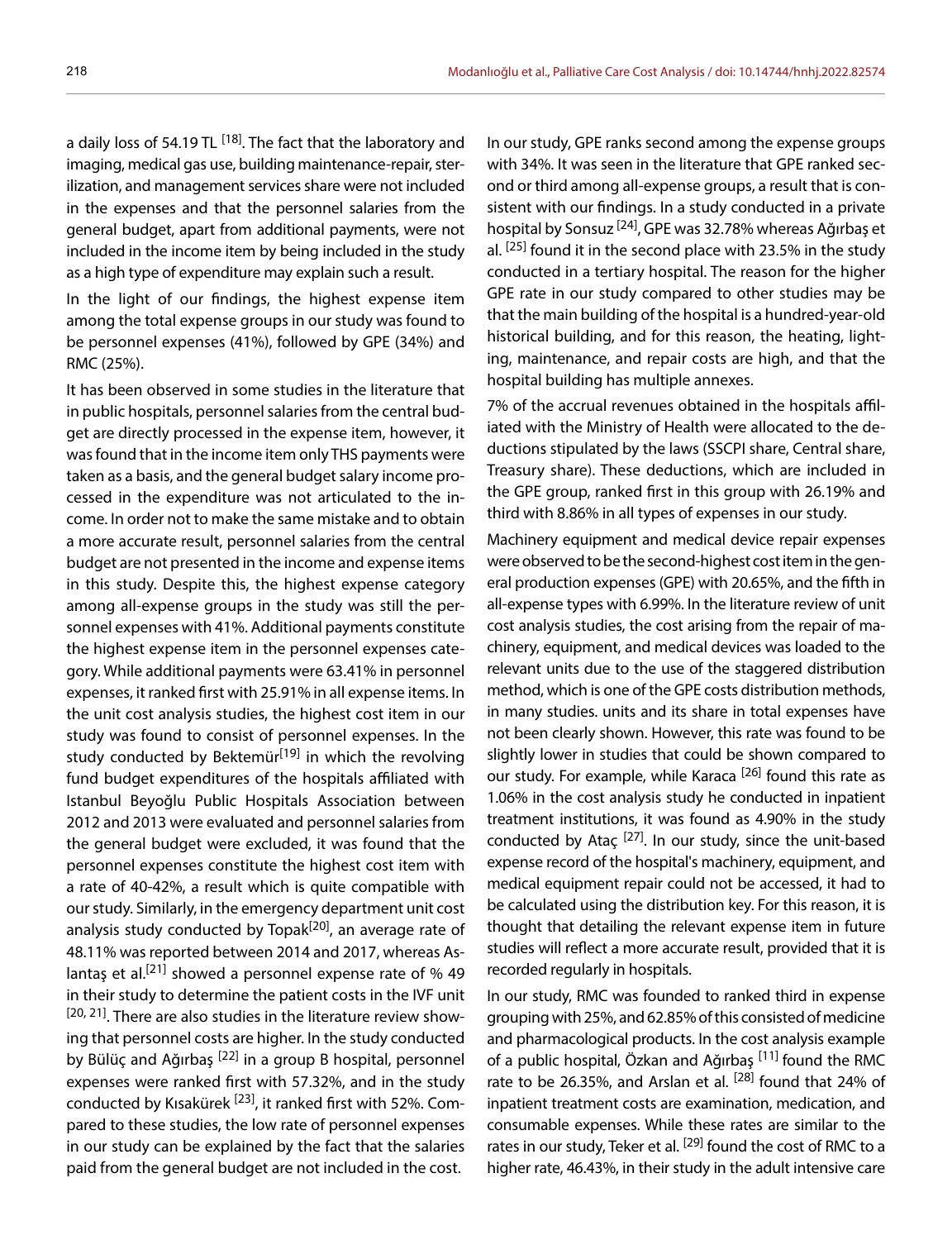unit. A moderate inpatient cost may be considered reasonable when viewed as a whole for the hospital, because of the fact that the majority of palliative care patients – although they are mostly terminal and care patients- need enteral and parenteral nutrition, oxygen therapy usually, and infection treatment occasionally etc. although the RMC in here is not as high as in the level 2 and 3 intensive care units. It was determined that the medicine and pharmacological product expenses ranked second with 15.90% among all expenses, and it was found to be the highest cost item ranking first with 62.85% within its group. Although medicine expenses for palliative care service vary according to the patient and the condition of the disease, it is related to multiple factors such as interventional or non-interventional methods applied by the physician [for example; epidural catheter insertion for pain management and continuous drug use], the category of the hospital, technology use, physician-nurse practice. The literature review yielded variable results. For example; the study evaluating palliative care costs conducted by Çalışkan <sup>[18]</sup> revealed that the share of medical and pharmacological product expenses among all expenses was 30%, while it was 82.32% in its group. On the other hand, in the study conducted by Kısakürek <sup>[23]</sup>, the share of medicine in variable costs was presented as 35%. Another study carried out in the adult intensive care unit by Yanık et al. <sup>[30]</sup> revealed this rate as 17.35%.

As a result, from this point of view, although the price set in the 2018 THS issued by the SSI has not been updated for a long time, it has been observed that it covers the costs, and ensures a profit of 94.59 TL daily per inpatient. From this point of view, it has been determined that palliative care units in the Ministry of Health Training and Research Hospitals are sustainable and it will be a more cost-effective strategy to establish a palliative care unit instead of 1st level intensive care unit with lower THS payments compared to palliative care units.

*About the Article: This study was produced from the master's thesis named "Paliative Care Cost Analysis" conducted in Health Sciences University, Hamidiye Health Sciences Institute, Department of Health Management.*

**Ethics Committee Approval:** The legal permission of the study was obtained by the Health Sciences University Hamidiye Non-Interventional Research Ethics Committee (Date: 28.06.2019 Decision No: 2019/76).

#### **Peer-review:** Externally peer-reviewed.

**Authorship Contributions:** Concept: G.B., A.M.; Design: G.B.; Data Collection or Processing: G.B., A.K., O.E., A.M.; Analysis or Interpretation: G.B., A.M.; Literature Search: A.M.; Writing: G.B., A.M.

**Conflict of Interest:** None declared.

**Financial Disclosure:** The authors declared that this study received no financial support.

#### **References**

- 1. Demirkıran M, Yardan Dikmetaş E, Yabana B. Türkiye sağlık harcamaları trendi. Hitit Üniversitesi Sosyal Bilimler Enstitüsü Derg 2016;9:157–76. [\[CrossRef\]](https://doi.org/10.17218/husbed.12216)
- 2. Daştan İ, Çetinkaya V. Comparing health systems, health expenditures and health indicators in OECD countries and Turkey. J Soci Secur 2015;5:104–34.
- 3. Bahar A, Parlar S. Yaşlılık ve evde bakım. Fırat Sağlık Hizmetleri Derg 2007;2:32–9.
- 4. Erol S, Ergün A. Geriatric palyative care: Why, where, when, how and who should be given by. J Public Health Nurs 2019;1:38–48.
- 5. Kabalak A, Öztürk H, Erdem AT, Akın S. A comprehensive palliative care center implementation in S.B. Ulus State Hospital. Çağdaş Tıp Derg 2012;2:122–6.
- 6. Algan R. Acil servise başvuran hastalarda palyatif bakım ihtiyacının incelenmesi. Master Thesis. Ankara: Gazi Üniversitesi Tıp Fakültesi Acil Tıp Anabilim Dalı; 2020.
- 7. Çalışkan AN, Durukan Köse. Cost analysis of palliative care centers: Example of Denizli state hospital. Eurasian J Health Technol Assess 2020;4:68–89.
- 8. 333 Sıra No.lu Vergi Usul Kanunu Genel Tebliği. (28 Nisan 2004). Gelir İdaresi Başkanlığı (Sayı: 25446). Available at: https://www.verginet.net/FrameChild.aspx?ID=3278. Accessed Sep 21, 2019.
- 9. Beylik U, Yılmaz A, Akça N. Reimbursement to the hospital health communication application with comparison diagnosis - related groups. İşletme Bilimi Derg 2015;3:39–53.
- 10. Özkan O, Kutlu G, Aydın C, Aydemir İ, Ağırbaş İ. Hastanelerde Maliyet Analizi ve Örnek Bir Uygulama. 8. Ulusal Sağlık ve Hastane İdaresi Kongresi; 10-12 Eylül 2014; Girne-KKT[C: 2014.](https://doi.org/10.17218/husbed.01508)
- 11. Özkan O, Ağırbaş İ. Hastane poliklinik birim maliyet analizi ve örnek bir uygulama. Hitit Üniversitesi Sosyal Bilimler Enstitüsü Derg 2015;8:706–14. [\[CrossRef\]](https://doi.org/10.17218/husbed.01508)
- 12. Smith TJ, Cassel JB. Cost and non-clinical outcomes of pallia-tive care. J Pain Symptom Manage 2009;38:32-44. [\[CrossRef\]](https://doi.org/10.1016/j.jpainsymman.2009.05.001)
- 13. Smith S, Brick A, O'Hara S, Normand C. Evidence on the cost and cost-effectiveness of palliative care: A literature review. Palliat Med 2014;28:130–50. [\[CrossRef\]](https://doi.org/10.1177/0269216313493466)
- 14. Simoens S, Kutten B, Keirse E, Berghe PV, Beguin C, Desmedt M, et al. Costs of terminal patients who receive palliative care or usual care in different hospital wards. J Palliat Med 2010;13:1365–[9 \[CrossRef\]](https://doi.org/10.1089/jpm.2010.0212)
- 15. May P, Normand C, Cassel JB, Del Fabbro E, Fine RL, Menz R, et al. Economics of palliative care for hospitalized adults with serious illness: A Meta-analysis. JAMA Intern Med 2018;178:820– 9. [\[CrossRef\]](https://doi.org/10.1001/jamainternmed.2018.0750)
- 16. Brumley RD, Enguidanos S, Cherin DA. Effectiveness of a home-based palliative care program for end-of-life. J Palliat Med 2003;6:715–24. [\[CrossRef\]](https://doi.org/10.1089/109662103322515220)
- 17. Penrod JD, Deb P, Dellenbaugh C, Burgess JF Jr, Zhu CW, Chris-